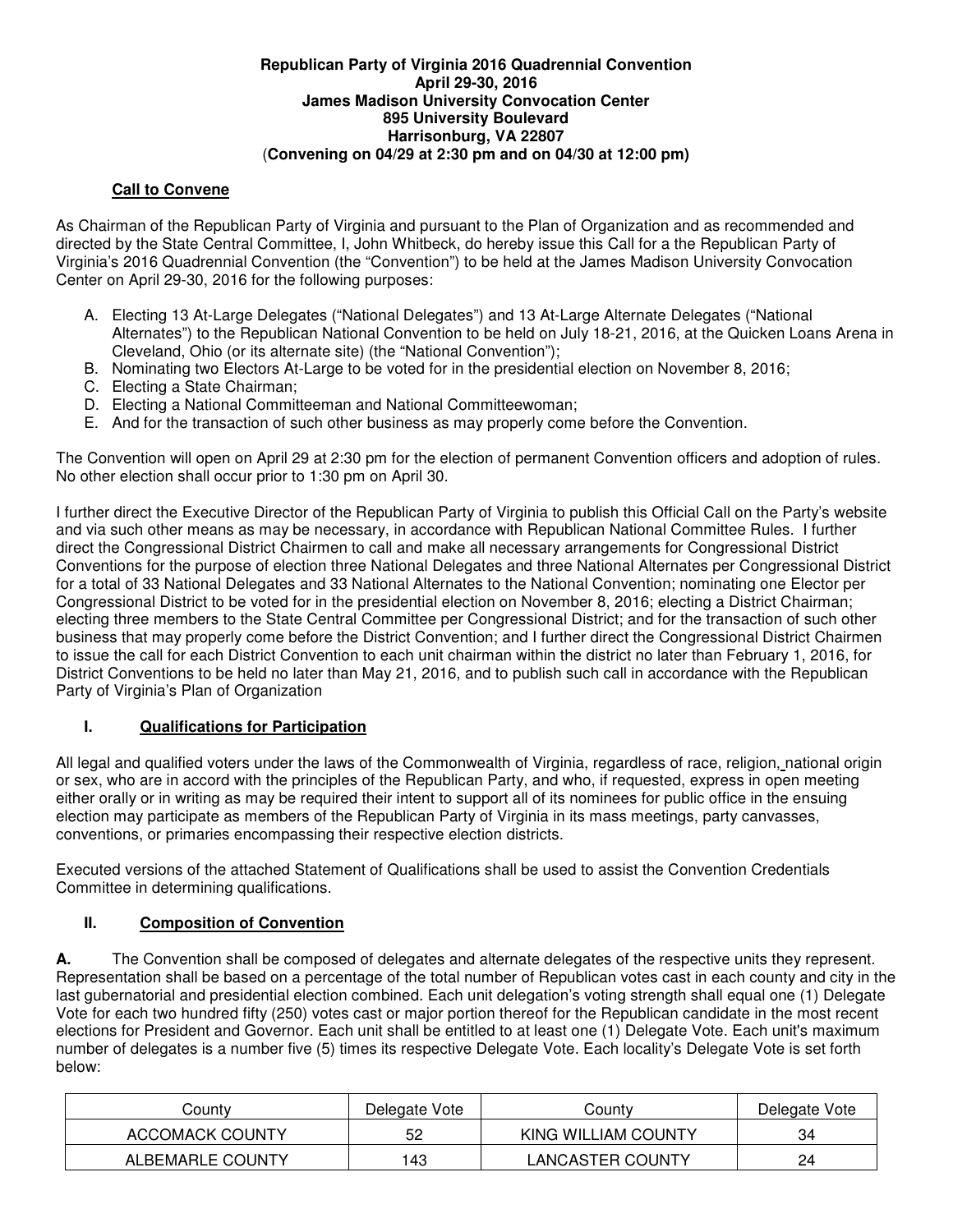| ALEXANDRIA CITY              | 119  | LEE COUNTY                | 41             |
|------------------------------|------|---------------------------|----------------|
| ALLEGHANY COUNTY             | 22   | <b>LEXINGTON CITY</b>     | $\overline{7}$ |
| AMELIA COUNTY                | 28   | LOUDOUN COUNTY            | 463            |
| AMHERST COUNTY               | 57   | LOUISA COUNTY             | 58             |
| APPOMATTOX COUNTY            | 35   | LUNENBURG COUNTY          | 19             |
| <b>ARLINGTON COUNTY</b>      | 198  | LYNCHBURG CITY            | 122            |
| <b>AUGUSTA COUNTY</b>        | 150  | <b>MADISON COUNTY</b>     | 26             |
| <b>BATH COUNTY</b>           | 8    | <b>MANASSAS CITY</b>      | 41             |
| <b>BEDFORD COUNTY</b>        | 182  | <b>MANASSAS PARK CITY</b> | 10             |
| <b>BLAND COUNTY</b>          | 14   | <b>MARTINSVILLE CITY</b>  | 15             |
| BOTETOURT COUNTY             | 79   | MATHEWS COUNTY            | 22             |
| <b>BRISTOL CITY</b>          | 29   | MECKLENBURG COUNTY        | 49             |
| <b>BRUNSWICK COUNTY</b>      | 18   | MIDDLESEX COUNTY          | 23             |
| <b>BUCHANAN COUNTY</b>       | 39   | MONTGOMERY COUNTY         | 121            |
| <b>BUCKINGHAM COUNTY</b>     | 22   | NELSON COUNTY             | 25             |
| <b>BUENA VISTA CITY</b>      | 9    | NEW KENT COUNTY           | 46             |
| <b>CAMPBELL COUNTY</b>       | 115  | NEWPORT NEWS CITY         | 168            |
| <b>CAROLINE COUNTY</b>       | 38   | NORFOLK CITY              | 139            |
| <b>CARROLL COUNTY</b>        | 55   | NORTHAMPTON COUNTY        | 17             |
| <b>CHARLES CITY COUNTY</b>   | 9    | NORTHUMBERLAND COUNTY     | 29             |
| <b>CHARLOTTE COUNTY</b>      | 22   | NORTON CITY               | 6              |
| CHARLOTTESVILLE CITY         | 27   | NOTTOWAY COUNTY           | 21             |
| <b>CHESAPEAKE CITY</b>       | 331  | ORANGE COUNTY             | 59             |
| CHESTERFIELD COUNTY          | 568  | PAGE COUNTY               | 40             |
| <b>CLARKE COUNTY</b>         | 28   | PATRICK COUNTY            | 37             |
| <b>COLONIAL HEIGHTS CITY</b> | 37   | PETERSBURG CITY           | 9              |
| <b>COVINGTON CITY</b>        | 6    | PITTSYLVANIA COUNTY       | 124            |
| CRAIG COUNTY                 | 11   | POQUOSON CITY             | 33             |
| <b>CULPEPER COUNTY</b>       | 75   | PORTSMOUTH CITY           | 79             |
| <b>CUMBERLAND COUNTY</b>     | 16   | POWHATAN COUNTY           | 72             |
| <b>DANVILLE CITY</b>         | 50   | PRINCE EDWARD COUNTY      | 25             |
| <b>DICKENSON COUNTY</b>      | 26   | PRINCE GEORGE COUNTY      | 56             |
| <b>DINWIDDIE COUNTY</b>      | 42   | PRINCE WILLIAM COUNTY     | 468            |
| <b>EMPORIA CITY</b>          | 6    | PULASKI COUNTY            | 55             |
| <b>ESSEX COUNTY</b>          | 16   | RADFORD CITY              | 15             |
| <b>FAIRFAX CITY</b>          | 30   | RAPPAHANNOCK COUNTY       | 15             |
| <b>FAIRFAX COUNTY</b>        | 1270 | <b>RICHMOND CITY</b>      | 120            |
| <b>FALLS CHURCH CITY</b>     | 13   | RICHMOND COUNTY           | 14             |
| <b>FAUQUIER COUNTY</b>       | 134  | ROANOKE CITY              | 91             |
| <b>FLOYD COUNTY</b>          | 29   | ROANOKE COUNTY            | 199            |
| FLUVANNA COUNTY              | 42   | ROCKBRIDGE COUNTY         | 38             |
| <b>FRANKLIN CITY</b>         | 9    | ROCKINGHAM COUNTY         | 157            |
| <b>FRANKLIN COUNTY</b>       | 107  | RUSSELL COUNTY            | 48             |
| <b>FREDERICK COUNTY</b>      | 144  | <b>SALEM CITY</b>         | 45             |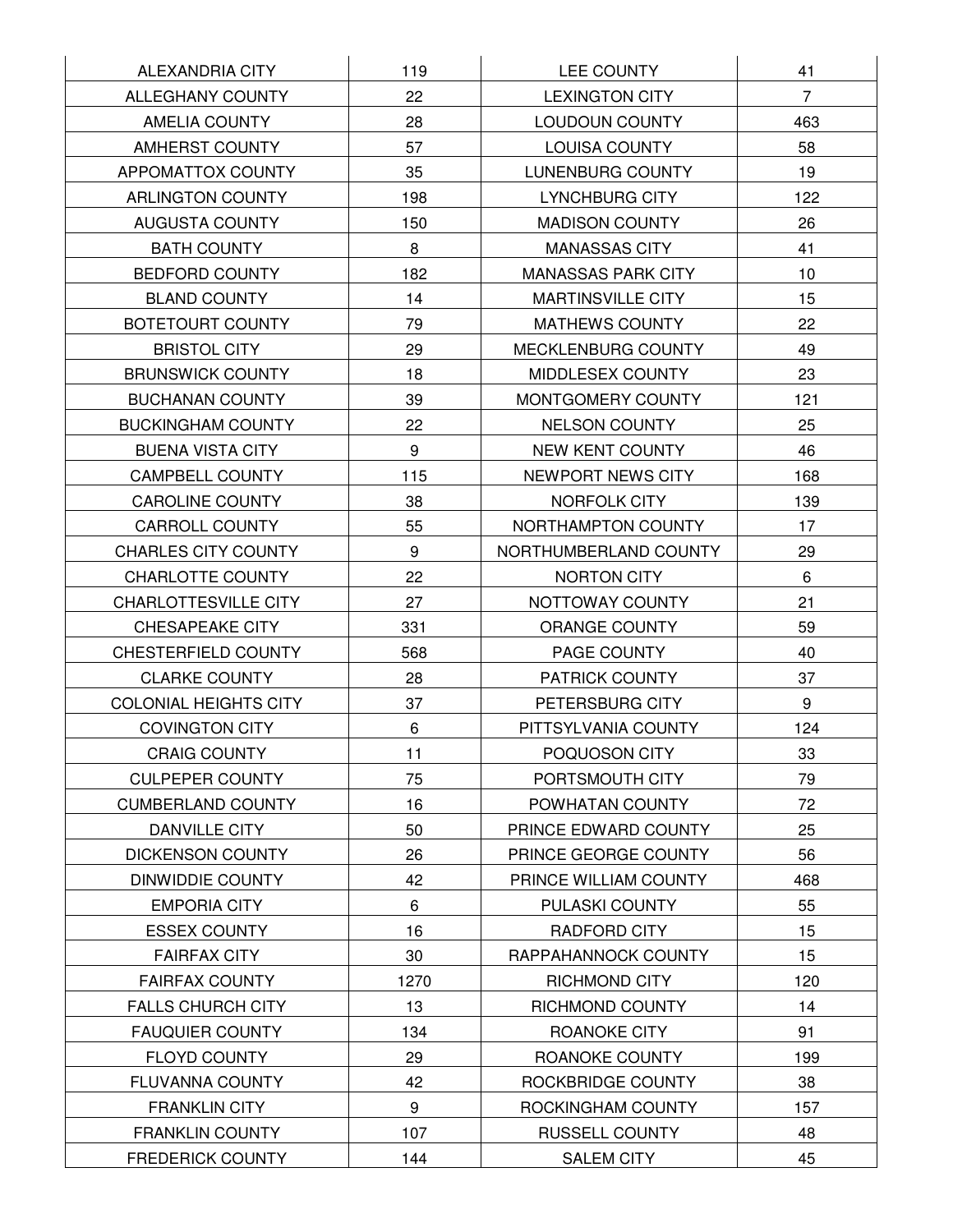| <b>FREDERICKSBURG CITY</b>  | 25  | <b>SCOTT COUNTY</b>        | 46  |
|-----------------------------|-----|----------------------------|-----|
| <b>GALAX CITY</b>           | 8   | SHENANDOAH COUNTY          | 80  |
| <b>GILES COUNTY</b>         | 30  | <b>SMYTH COUNTY</b>        | 53  |
| <b>GLOUCESTER COUNTY</b>    | 75  | SOUTHAMPTON COUNTY         | 29  |
| <b>GOOCHLAND COUNTY</b>     | 54  | SPOTSYLVANIA COUNTY        | 198 |
| <b>GRAYSON COUNTY</b>       | 32  | STAFFORD COUNTY            | 204 |
| <b>GREENE COUNTY</b>        | 35  | <b>STAUNTON CITY</b>       | 33  |
| <b>GREENSVILLE COUNTY</b>   | 11  | SUFFOLK CITY               | 111 |
| <b>HALIFAX COUNTY</b>       | 57  | <b>SURRY COUNTY</b>        | 11  |
| <b>HAMPTON CITY</b>         | 116 | <b>SUSSEX COUNTY</b>       | 13  |
| HANOVER COUNTY              | 253 | <b>TAZEWELL COUNTY</b>     | 85  |
| <b>HARRISONBURG CITY</b>    | 39  | <b>VIRGINIA BEACH CITY</b> | 603 |
| <b>HENRICO COUNTY</b>       | 439 | <b>WARREN COUNTY</b>       | 63  |
| <b>HENRY COUNTY</b>         | 88  | <b>WASHINGTON COUNTY</b>   | 113 |
| <b>HIGHLAND COUNTY</b>      | 6   | <b>WAYNESBORO CITY</b>     | 30  |
| <b>HOPEWELL CITY</b>        | 25  | <b>WESTMORELAND COUNTY</b> | 23  |
| <b>ISLE OF WIGHT COUNTY</b> | 73  | <b>WILLIAMSBURG CITY</b>   | 16  |
| <b>JAMES CITY COUNTY</b>    | 146 | WINCHESTER CITY            | 31  |
| KING & QUEEN COUNTY         | 12  | WISE COUNTY                | 68  |
| KING GEORGE COUNTY          | 42  | <b>WYTHE COUNTY</b>        | 53  |
|                             |     | YORK COUNTY                | 129 |

#### **B. Military Provision**

**Declaration.** Otherwise Qualified Military Members who seek to be represented at this Convention, and who **because of the obligations of their official military orders,** are unable to attend their respective Unit mass meeting, canvass, or convention called for the purpose of selecting delegates to this Convention, and that in lieu of selecting delegates to represent them from their respective Unit they instead wish to be represented by the Military Delegation, shall send an email declaration to MilitaryDelegation@Virginia.GOP not later than March 17, 2016.. Such Declaration email shall include attached; a signed Statement of Qualifications for State Convention Delegate, an affirmation of their official military orders precluding their attendance, and their email address for correspondence. The Chairman or his designee shall respond via email to each Military Member to confirm the receipt of each email declaration.

**Candidate Preference Ballot.** Subsequent to the receipt of the Declaration and by the later of seven (7) days of (i) receipt of the Member's Declaration or (ii) the filing deadline for candidates for Elector-At-Large, the Chairman or his designee shall email Qualifying Military Members a Candidate Preference Ballot, which shall also be available on the RPV website. Qualifying Military Members shall be entitled to cast a Candidate Preference Ballot to convey their ordered candidate preferences for Elector-At-Large (first choice, second choice, third choice, etc.). The Candidate Preference Ballot must be returned to MilitaryDelegation@VirginiaGOP.com not later than March 24, 2016. The Chairman or his designee shall email respond to each Military Member to confirm the receipt of each emailed returned ballot. The Chairman or his designee shall be responsible for tallying the results of the Candidate Preference Ballots, and reporting the results to the State Central Committee and the candidates for Elector-At-Large by no later than March 30, 2016.

**Military Delegates.** Persons who would otherwise qualify to be a Delegate from their local unit may request to be a Delegate to the Military Delegation instead. Such persons shall submit a pre-file Statement of Qualifications to the Chairman not later than March 30, 2016, along with any filing fee and the person's preference for candidates for Elector-At-Large, if any. Current or former active duty or reserve military or military family members are highly encouraged to serve as Military Delegates. No one may serve as both a Delegate of the Military Delegation and a Delegate representing their local unit. Copies of all Military Delegate pre-files shall be provided to all the candidates for Elector-At-Large by April 7, 2016.

**Overfiles.** In the event that more candidates for Delegate to the Military Delegation have pre-filed than are allowed, Delegates shall be selected on April 7, 2016 by the respective candidates for Elector-At-Large in proportion to the first-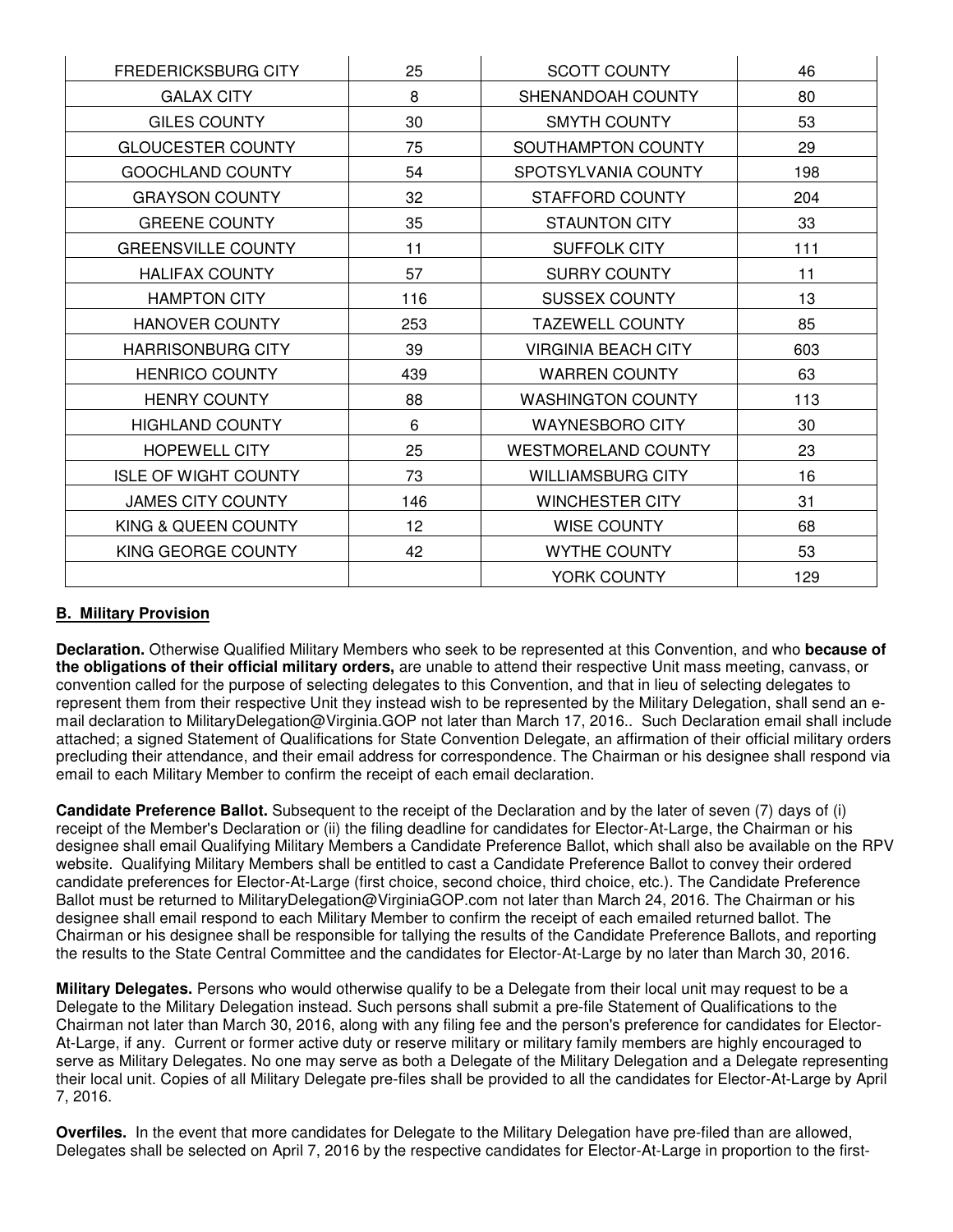choice results of the Candidate Preference Ballot. (e.g. If Candidate A for Elector-At-Large receives 50% of the votes cast for first choice on the Candidate Preference Ballot for Elector-At-Large, Candidate A shall select 50% of the Delegates allowed from the pool of pre-filed Delegates). In the event no candidate for Elector-At-Large makes such a selection, the Chairman shall choose the members of the Military Delegation.

> **Military Delegation Voting at Convention.** The Military Delegation shall be instructed to vote in proportion to the Candidate Preference Ballot results of all Military Members.

#### **III. Filing Fee**

To assist the operations of the Republican Party of Virginia in supporting unit mass meetings and conventions, and the administration of the state Convention, a candidate filing fee of Thirty-Five Dollars (\$35.00) is requested of each person standing for election as a delegate or alternate delegate to the Convention. Failure to pay the requested filing fee will not result in disqualification.

### **IV. Delegate Candidate Filing Procedures**

Delegate candidates required to submit pre-files may, if authorized in their respective unit's official call, do so, centrally via the RPV Chairman. Such filings may be accomplished electronically at www.Virginia.GOP, or they may complete the hardcopy pre-file form (attached hereto) and remit with any filing fee payment to the Chairman via postal mail. Whether filed electronically or via postal mail, all delegate candidate filings must be received by the date specified in the official call for the mass meeting, convention or canvass, at which the delegate candidate is standing for election. Postmarks do not govern. The Executive Director is instructed to take all necessary steps to accommodate Congressional District Committees that issue calls for their respective conventions authorizing delegate candidate pre-filing to be conducted via the Republican Party of Virginia in the same manner as set forth herein for candidates for state Convention delegate.

Unit and District chairmen shall automatically receive copies of electronic pre-files from their respective election districts received by RPV. Complete official lists of pre-files for use by the respective credentials committees (each a "Pre-File Certification") will be forwarded by the Executive Director to all of the respective unit chairmen and District chairmen no later than 3 days after the deadline for submitting pre-filings.

Delegate candidates may be elected on the basis of this electronic pre-filings, but the filing shall not be deemed complete until verification of government-issued Photo Identification and a witnessed physical signature on the Statement of Qualification to be made upon registration at the Convention.

#### **V. Candidates for Offices Filled by the Convention**

- (a) Candidates for Elector-at-Large and At-Large National Delegate and At-Large National Alternate must each submit a completed original version of the relevant filing form (attached hereto) to the Chairman via postal mail to be received no later than 5:00 PM March 1, 2016. Postmarks do not govern.
- (b) Candidates for Republican Party of Virginia Chairman must submit a completed original version of the relevant filing form (attached hereto), along with a check or proof of electronic payment of a \$2,500 filing fee to the Republican Party of Virginia, to the Chairman via postal mail to be received no later than 5:00 PM January 15, 2016. Postmarks do not govern.
- (c) No nominations for offices to be filled by the Convention may be made from the Floor except upon the vote of two-thirds of those delegates present.

# **VI. Election of Delegates and Alternate Delegates**

- (a) Process. The delegates and alternates shall be elected at county and city mass meetings, canvasses, or conventions called by each unit for the purpose of electing delegates to their respective Quadrennial Congressional District Conventions. The election of delegates and alternates to the state Convention shall take place from February 6, 2016 and April 11, 2016 (inclusive). The deadline for pre-filing as a candidate for Convention delegate shall not be earlier than January 23, 2016.
- (b) No "Slating". With the exception where a unit has more qualified State, District or Legislative District Convention delegate candidates than may be elected ("Overfiles"), all delegate candidates who met the requirements of Article I and, where required, any prefiling requirements, shall be deemed elected unless there are individual votes on each candidate not to be elected. In the event of Overfiles, a unit shall elect not less than the total number of delegates allowed under the Plan unless there are individual votes on each candidate not to be elected. In the event of Overfiles, in no event shall delegate candidates who have not paid the requested filing fee be elected unless all delegate candidates who have paid the fee and who are qualified under Article I of the Party